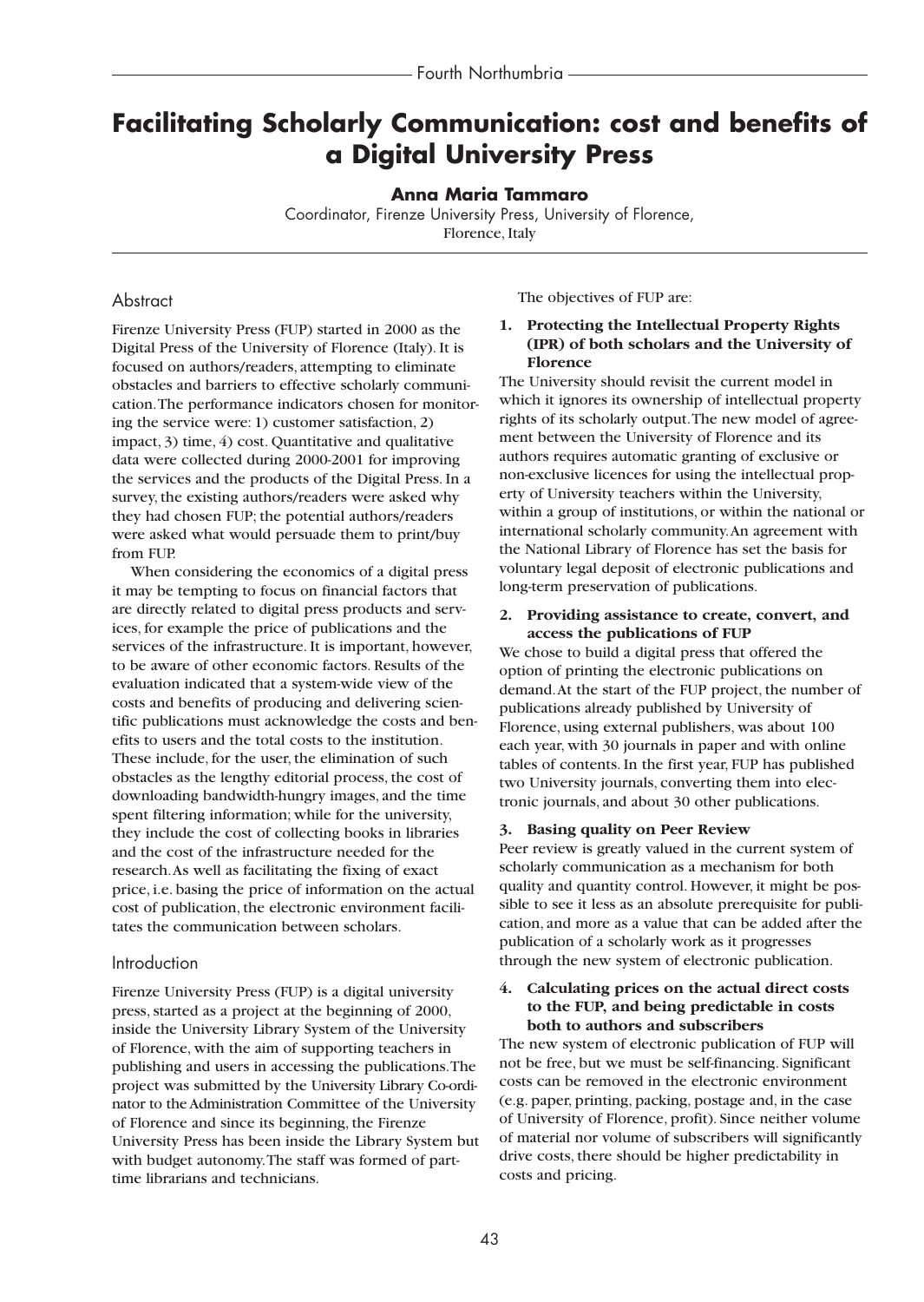# **5. Assuring ease and speed in publication**

A scholar-controlled, networking-based scholarly communication system should significantly avoid current delays between the submission of a paper and its appearance in final form.There will be no artificial gathering of information in "issues" or "volumes"; submissions can be "published" when ready; and delivery will be almost instantaneous.

Given that background, what does FUP produce? The first thing it produces is access to FUP publications. Our aim is to improve the diffusion of publications, using the Web and all other channels of the communication chain, such as databases, catalogues, reviews and publicity. Secondly, we produce support for publications.We provide help to authors for conversion of format, editorial services and user guidance. Next, we provide learning resource materials for students.There is, in fact, a reorganisation of teaching in Italian universities in which students must to take responsibility for independent study, planned by teachers, with the realisation of learning resources.

Finally, I include two important activities of FUP that contribute to the visibility of publications.The first is the certification process that we guarantee for copyright and identity of copy for the long term and second is the metadata, both in Italian and English, that we produce for the indexing of electronic publications for better retrieval from search engines. Each publication record is sent to the national union catalogue at the National Library and input into the University of Florence Libraries' catalogue and the specialised databases.All of the activities of FUP are illustrated in Fig. 1; I will return to them later, when speaking about cost centres.



## *Fig. 1 FUP activities*

The business FUP is engaged in is communication and not publication.This distinguishes the University press from commercial publishers, focused on publishing. Our added value is in what we do to facilitate scholarly communication. But we have to give evidence of our value.

The objectives of FUP and the activities that we engage in cannot be described in isolation but should be seen in the context of our institution (University of Florence) and in the framework of the scholarly communication flow.We have different stakeholders to whom we relate and our outcomes need to support both University outputs (simply saying teaching and research) and the facilitation of scholarly communication.



# *Fig. 2 FUP broad context*

The principal stakeholders involved in the Florence University Press are:

- academics as authors, editors and referees, teachers and recommenders of texts;
- end users (including academics as researchers, students, and clinical, professional and industrial users of electronic academic information);
- higher education administrators;
- higher education librarians;
- higher education computing support departments;
- publishers of both primary and secondary literature (commercial, not for profit, other University presses)

Academics and end users' needs have been investigated with the aim of informing the priorities of FUP services.

The impact of ICT on scientific information exchange and on reading habits, in terms of keeping current with the literature, is changing scholarly communication. New models of publishing are emerging and new effective means of communication, using the Internet as a channel. Quality of publication, in this scenario, needs new standards and measures. Publishers retain impact factor control and our authors prefer them for career advancement reason.Attempts to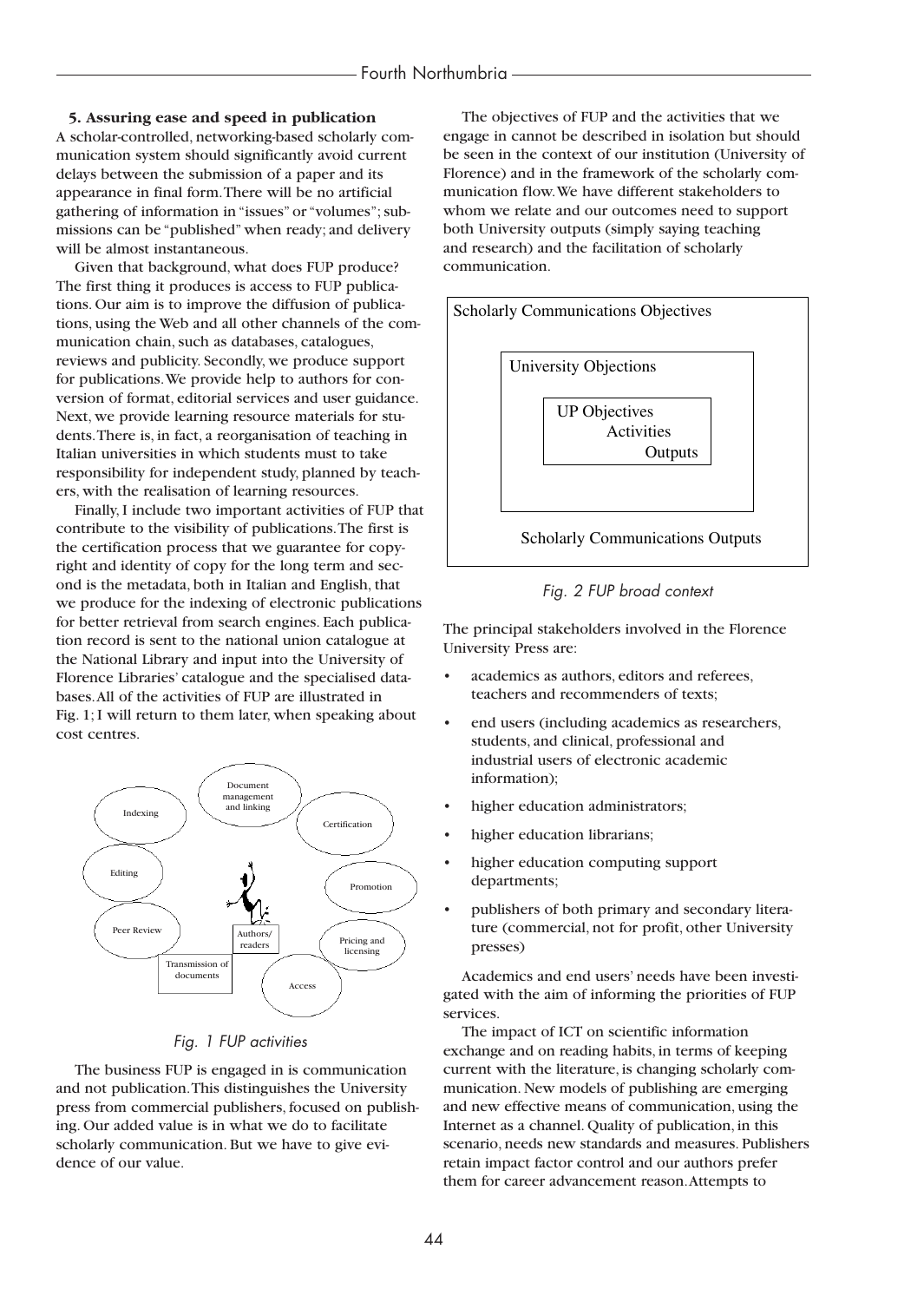address the problems associated with the scholarly information explosion tend to focus more on alternative and cheaper formats for publication (Bot, et al. 1998; Fishwick et al. 1998; Harnad 1996; Harnad and Hemus 1997, O'Donnel 1996) than on reducing the quantity of published research output.We try to educate users on the trends and issues of the broader scholarly communication context.

## Aspects of FUP performance

The outcomes of FUP should first of all give evidence of being relevant to the University of Florence. These include:

*Financial soundness:* the University administrators are much more concerned with this than others. Every year there is less money and publications are an expensive cost centre: about Lire 800.000.000 (euro 400.000) is spent each year by departments, paying external publishers for teachers publications.

*Quality audit:* the Nucleo di Valutazione (Evaluation Pool) is the University's internal self-evaluation working group, interested in collecting quality data. Recruitment of students and competition between universities keep the money coming in.

*Research quality assessment:* this is clearly important and is based on a set of indicators, determined by the government, as: *impact factor;* internationalisation level; cost for publication; and self-financing capacity.

*Teaching quality assessment:* this preoccupies institutional managers particularly in this moment when higher education in Italy is restructuring teaching.

Are users satisfied with the services? Is FUP cost efficient? Is FUP doing what it has claimed to do?

Then there are various aspects of FUP performance to consider.

## FUP quality assessment

Let us think about quality predominantly in terms of outputs rather than inputs. It is very clear the primary focus is on customers. Listening to the customers, looking at the services they need, measuring performance and then making continuous improvements. Are we doing what is needed? How well do we do it?

#### User requirements

Focusing on what our customers actually want from us should be the starting point for any effective service. To find this out, we tried to obtain, through an e-mail survey, input from users on service priorities. E-mail surveys are not very popular, so people have to be attracted by the potential positive returns. For our users it was an opportunity to influence, through their own feedback, the formation of priorities.We gave them the opportunity to let us know their expectations more clearly in relation to FUP and, ultimately, we hope, a more focused use of FUP services.

During the years 2000 and beginning of 2001 three different users surveys were done, one of which is near completion (the survey to all the Departments). The surveys' objectives were:

*Retrospectively assessing our performance in meeting requirements:* the problem with user satisfaction, in addition to the problem of expectations, is that we are asking people about their attitudes towards FUP.We want to enable FUP to respond to user requirements effectively and to articulate to the University management what is required and how we intend to meet requirements.

*Defining strategic and service goals to be targeted for the future:* what is the impact of surveys and performance measurement on people? Some evidence that our efforts are well directed or, at least, a course of action is needed, leading to a clearer remit from our users.

*Public relations* (this is a less idealistic but equally valid reason for the survey): simply to be seen doing a user survey gives the right signals to our customers. If we are able to then act on the results of the survey, this is even better.

# Coverage of satisfaction survey

The first e-mail survey was sent to authors who have used FUP services (Bertini 2001).The results obtained about the areas of investigation covered are:

| What is FUP<br>good at?                          | 60% Visibility, 30% Speed,<br>30% Ease, 30% Extended<br>access |
|--------------------------------------------------|----------------------------------------------------------------|
| What does FUP<br>need to improve?                | 30% Checking of draft<br>papers, 20% Peer review               |
| What types of<br>publications are<br>preferred?  | 90% Scientific publications,<br>60% Learning materials         |
| What is the overall<br>satisfaction with<br>FUP? | 100%                                                           |

I should note that there is a strong interest on learning resources.About 30% of the survey respondents want to publish them and another 30% are contemplating such publications.

Satisfaction is high: all authors will consider publishing with FUP again; one author said he was happy to "leave a sign inside the University" noting his satisfaction.

What respondents preferred from FUP services is electronic visibility (with its extended access), together with speed and simplicity in publishing with FUP. What they think should be improved is: (30%) assistance in editing (proof checking) and (20%) an improvement in the peer review process. Until now we have not checked the proofs because it is very expensive, leaving this responsibility to authors.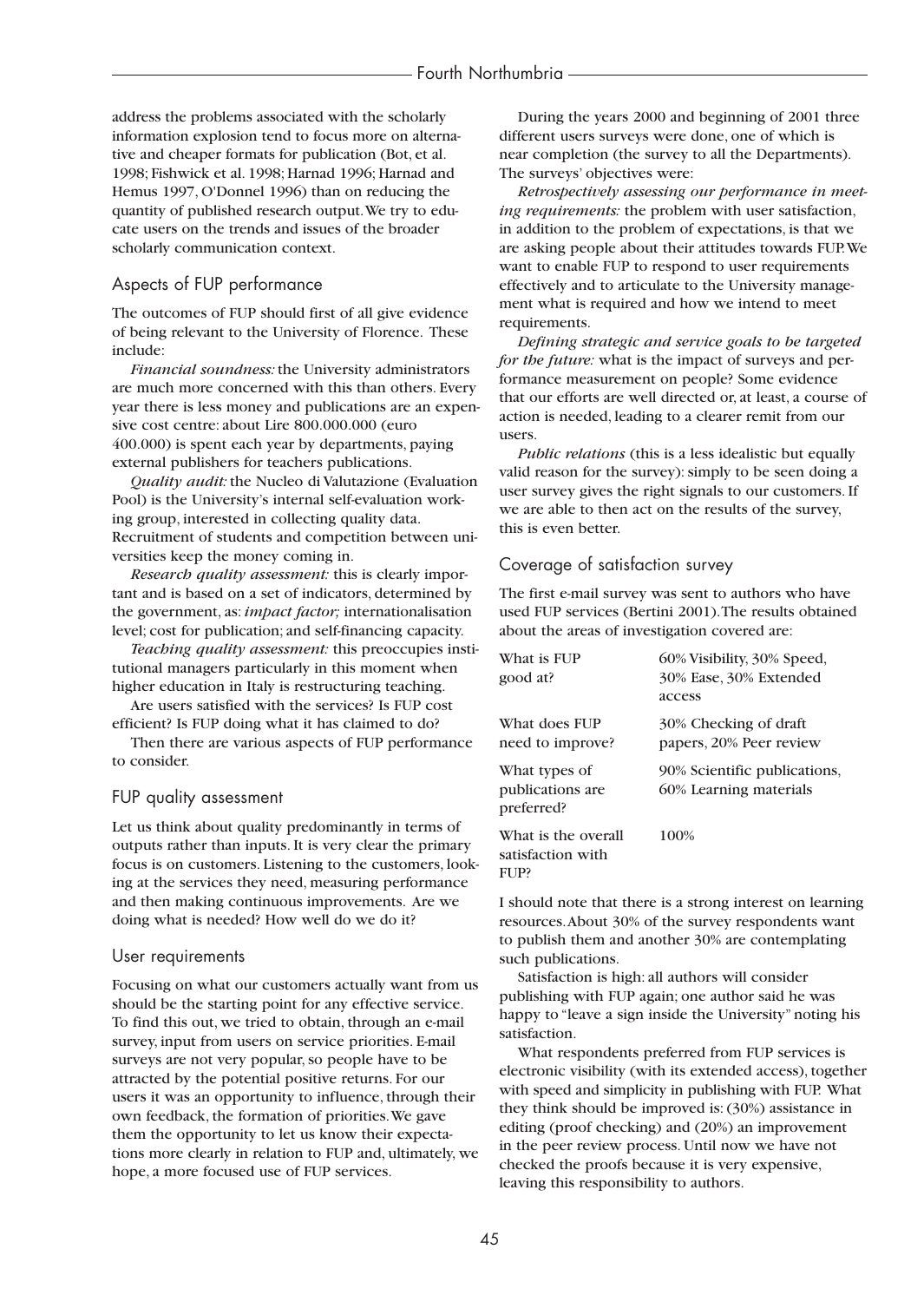## User requirements surveys

Another investigation was focused on potential authors/readers to find out what would persuade them to publish with us.Two surveys were conducted: one limited to the scientific community of Sesto (a place close to Florence where the campus of the Faculty of Science is located), and one extended to all the Departments of the University of Florence.The Sesto community survey (Cotoneschi 2001) has been analysed and was reported on at the time of being conducted, initially by discussion inside the "Comitato editoriale" (Editorial Board) of FUP. The prime mechanism for consideration of survey outcomes once the second survey is also completed will be the "Nucleo di valutazione", an internal working group, which is concerned with liaison and quality assurance issues. It includes representation from the faculty teams and other areas and is the internal group most concerned with the quality enhancement process.

# Methodology

We selected a traditional questionnaire approach, offering easy and quick responses using tick boxes where appropriate. Survey respondents were encouraged to write as many comments as they would like.Within each of the questions, the opportunity for extended, unstructured explanatory responses was available.

One of our goals is to get users to make as much use as possible of the actual FUP services.This objective was the leading factor in questionnaire preparation.The management of FUP, however, is prepared to change when the outcomes of the surveys are analysed in the case that the users' responses suggest that change is necessary.

Areas of investigation covered in the surveys:

- 1. information about respondents;
- 2. respondents' area of study;
- 3. knowledge of the availability of the FUP services;
- 4. opinions on aspects of services (types of publications desired, quality review, e-print archives, impact, etc.);
- 5. opinions on new roles of publishers, university presses, and libraries in electronic publishing;
- 6. free-form comments.

The work is still in progress and, at the moment, we have collected the data from the first survey of the scientific community in Sesto (Faculty of Science). In particular, we have learned from teachers who had never used FUP services before which promotional factors actually influenced them to try the FUP.

# Survey findings

These are the main findings:

#### **Primary promotional factors:**

| 43% | Quality of peer review                  |
|-----|-----------------------------------------|
| 40% | Access control and copyright management |
| 35% | Published by a recognised publisher     |
|     |                                         |

Peer review was identified as the most important factor in overcoming the reluctance of scholars to publish electronically with FUP. Peer review is a process that has evolved over many generations of scholars; it has become the cornerstone of academic publication and is something that is highly valued in all scholarly activities (among them the pragmatics of academic review). We must recognise that peer review is necessarily, and appropriately, a conservative process and that any new scholarly endeavour will take time to gain general acceptance.

The two other factors in the table above are related to traditional print publications, with a well-managed flow of activities and certification of printing.This reveals the misunderstanding that authors continue to have about the relationship between impact (impact factor in particular) and the access control governed by publishers (in particular, a few of them in a globalised arena).The discussion of this problem could be very long and, for the objectives of this presentation lead us outside the borders I have fixed of the FUP evaluation; let me cite Harnard as the most important author who is trying to convince scholars to change their most traditional publishing behaviours (Harnad, 1991).There is awareness among the University of Florence faculty that copyright is the main obstacle to the diffusion of electronic publications. SPARC is focused on educating authors about these issues.

# Secondary promotional factors:

The other factors identified by this survey are the same factors identified in the author's survey:

- **Visibility**
- Ease of publication
- Speed

All these factors are considered are important opportunities for electronic publications and we know that these are the strengths of the availability of FUP services.The principal advantage of electronic publishing is rapid availability.

Respondents' opinions of other aspects of services include:

## **1. Credibility of electronic publications**

The choice of an electronic medium for the FUP project was not based on cost savings but on improving access. Our users, as readers who have become accus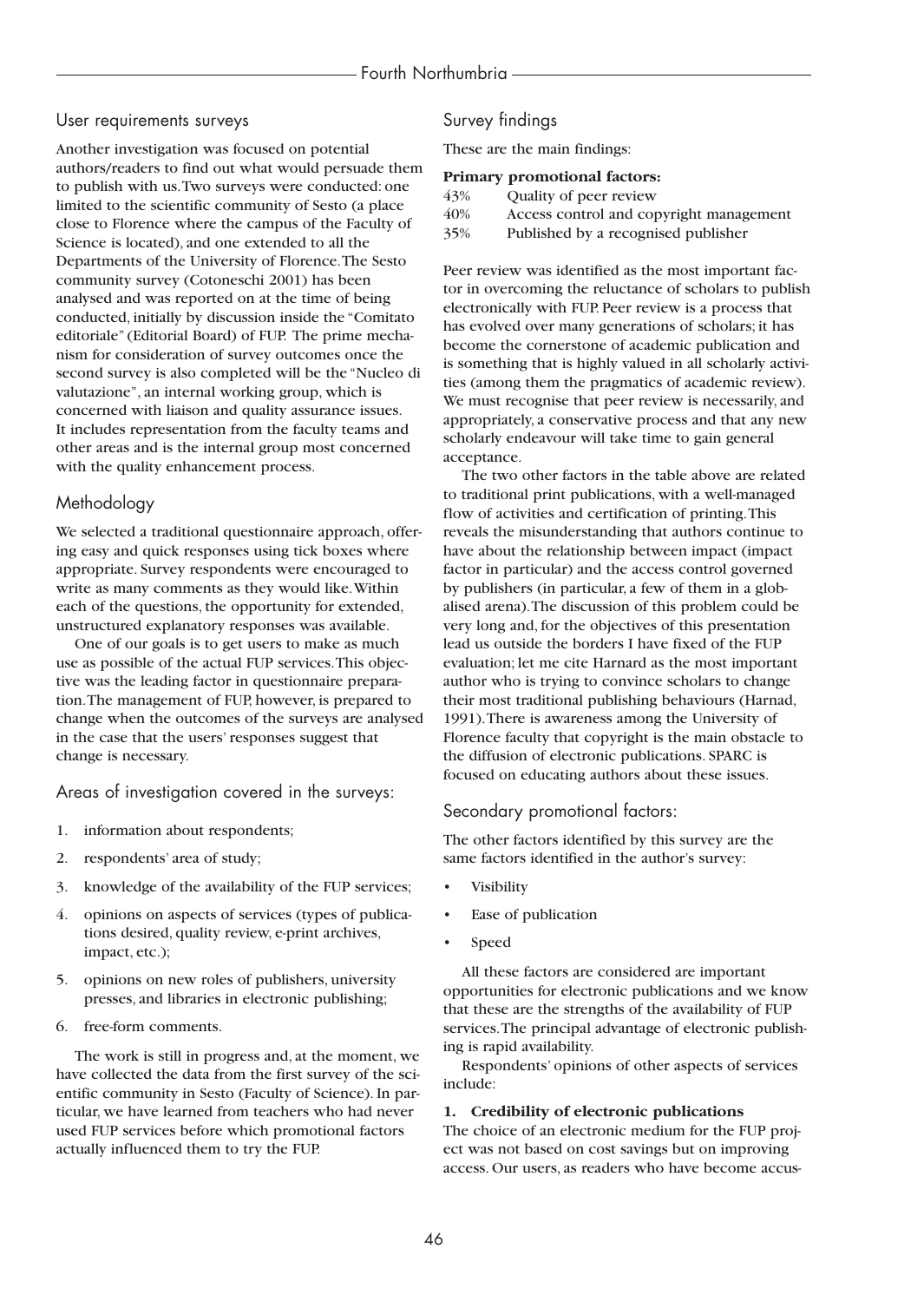tomed to using the Internet, should also be convinced to use the Internet for publishing. It is important to realise that the problem of establishing the credibility of electronic publications is, in one sense, circular. Since established scholars are suspicious of the medium, they are unwilling to publish in it; and because they do not publish in it, the medium will continue to lack credibility.This result was in some sense surprising for us, because we had expected that the scientific community would have had a more positive opinion of electronic publications.We also found that young scholars are unlikely to take the risk of publishing in an electronic format.

A second concern was over the value that is ascribed to electronic scholarship. Most members of academic staff at Italian universities go through a periodic (often annual) assessment of their academic performance, largely based on "impact factor". For many, this assessment is tied to the process of granting merit awards. Impact factor is an indicator related to print publications and to the traditional communication flow. Once again, the process is circular: the impact of an established publisher of print on paper publications is more highly valued and this situation is an obstacle to the credibility of electronic publication.We should remember that 20% of the journals have 80% of the impact factor.As this indicator is currently calculated, FUP has little chance of competing with these big publishers. Concern over the perceived value of electronic publication will inevitably lead to decreased usage of this method of dissemination.

#### **2. Roles in electronic publishing**

This part of the questionnaire was aimed at understanding what the community of Sesto envisioned as the roles and relationships along the information chain in the electronic publishing environment.The respondents identified, in addition to the authors, three traditional roles with a more or less equivalent weight: libraries, university presses, and publishers.They see that there is some need for the specific characteristics of each of them. Our findings are as follows: 43% of respondents think that the university press has a role, while 36% continue to believe in the role of publishers. Considering that in Italy the academic presses do not traditionally have an established role as publishers, we think that this result is very good for us.The role attributed to libraries is important too: 53% of the respondents thought that libraries had a role in publishing. In particular, 92% of the respondents recognised a role in e-print management among the traditional tasks of cataloguing, conservation and circulation.

#### **3. Types of documents**

Electronic journals are of major interest; they represent reliable, selected and quality-controlled sources of knowledge and are also an important factor in career assessment and funds assignments.The concept of

publishing is identified with journal articles, selected by peer review and published by a recognised publisher.The e-prints produced are submitted for publication in journals or in conference proceedings, or are part of project reports and deliverables.There is also great interest in production of course notes for the community of Sesto; these are now generally diffused on the Web.

## FUP performance indicators

It is evident that not only are we evaluating FUP outputs to improve our services, we are also hoping to influence managers to provide financial support and to influence people in their behaviour in electronic publishing.The FUP is not trying to produce academically impressive reports on our performance.We must keep in mind that there are a lot of different audiences for FUP performance indicators and that they each have different requirements.

Another complicated factor is the number of things that go on at the FUP, completing the full life cycle of electronic documents.We have to make the effort of evaluating and reporting proportionate to the possible benefits, and go for the broad picture. For example, we must measure the cost of publishing, while also considering the cost to libraries in acquiring resources or the cost of doing research work, bringing a work to publication, and finally, the cost of readers for assessing the publications.As the first step, we need to limit the measures to actual costs incurred by the FUP.

What subjects should we put down for our list of measures? FUP started with four key measures:

- customer satisfaction, including both authors and readers;
- impact, intending services and publications usage;
- cost efficiency (relevance to University outputs);
- time, considered as time until publication and time spent accessing publications.

From the surveys, we have learned that the quality of scientific communication is very important for the credibility of FUP services. In Italy, quality is confused with impact factor at the moment.We want to stress that there should be at least two quality indicators:

- Impact; and
- Peer review.

The impact of electronic publications is reliant on easy and constant access to the materials because in the electronic environment, access issues are as important as the content of information.We decided to measure impact by monitoring the use of FUP publications. This is again a quantitative indicator, extended to citation linking between articles and to usability surveys.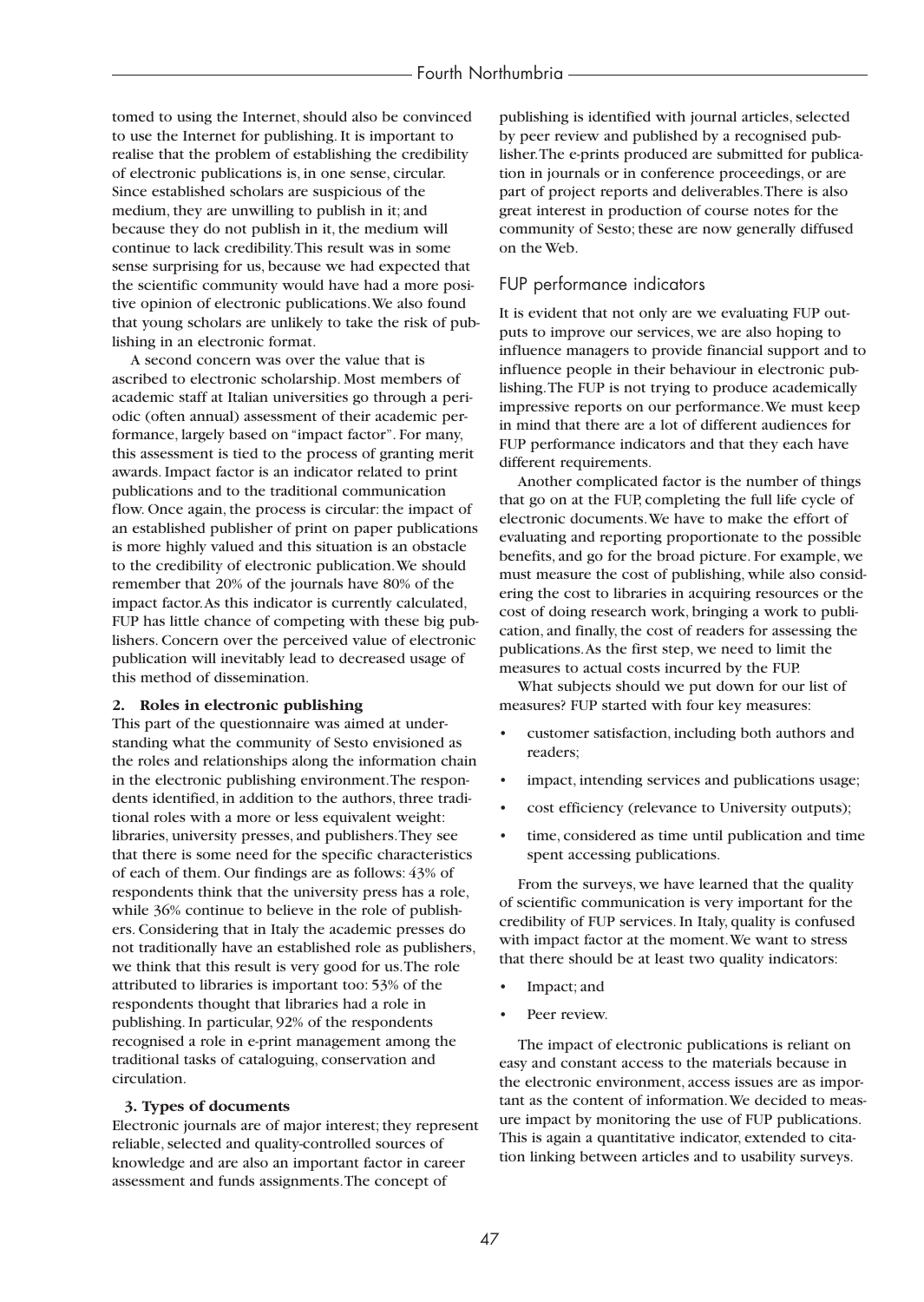If we equate quality of scientific communication with quality of content, impact measures are not enough. Once, only peer review could be an indicator of content assessment. In the electronic environment, peer review could continue to be the traditional anonymous process preceding the publication, but we could instead rearrange the process so that review happens post-electronic publication, that is, after the publication is put on a server of the Web. Pre-peer review has the important result of limiting the quantity of publications; however, FUP wants to give authors the opportunity to publish immediately on an e-print server, leaving the peer review for later.

To date, only ten indicators have been calculated:

## IMPACT INDICATORS

We are currently trying to distinguish between the impact indicators related to access and those related to use.We define access as accessibility, as traditional libraries usually organise their collection.At the moment, access to FUP publications is a "just in case" way of accessing an electronic collection, similar to a print collection, because we have not yet used all the possibilities of the Web. For FUP, this means producing and making quality publications accessible on line, with the easiest interface we can offer.The use of our publications can be related to the output measures traditional libraries adopt. In particular:

#### ACCESS INDICATORS

- number of publications accepted / received;
- number of publications produced per type of publication, divided by subject;
- number of citations in data bases and catalogues;
- number of reviews:
- number of links to publications.

#### USE INDICATORS

- total use (number of times FUP site was hit);
- number of searches for title;
- number of unique IP addresses that accessed the title;
- number of articles downloaded;
- number of subscribers, orders received.

We would like to begin with one set of measures available for some Highwire Press titles and determine what they tell us about our own performance.The Highwire statistics provide some basic data as well as some meaningful novel data.What is particularly useful is the number of unique IP addresses that access this

site. From this data we can conjecture that a wide range of researchers frequently use this resource. Thus, this type of reporting not only provides a sense of the volume, but also of the breadth of use for a particular title.

#### TIME INDICATORS

Timeliness is an important factor for our authors/readers and so we try to measure:

- Average time from submission to publication on the Web;
- Average time spent on research sessions.

Time is also an important factor because it is related to cost, both for FUP and for its customers.The cost measures are very important for FUP because we have to give clear accountability of what we do.

#### COST MEASURES

The cost measures are the only indicators we have already calculated. In particular we measure:

- *cost of publication and the related: cost savings*
- *self-financing capacity and the related: cost recovery*
- *cost of publication / use and the related: cost/benefits to users*

The cost for publication was calculated as:

#### *Total direct costs + total indirect costs divided by total publications = cost per publication*

We have considered all the costs involved, internal costs of structure and direct cost related to production of publications.At the moment we cannot measure the cost to libraries in acquiring resources, doing the research work, or for readers in accessing the publications. However, from the University of Florence's point of view, this kind of consideration of all the costs involved in scientific communication would be of great value.

The direct production costs of the first copy of the publication have been considered for the activities of: editing, digitisation, conversion of format, indexing, management of digital document, distribution and promotion, management of access and administration of orders. Print on demand and distribution of print copies should also be added as a direct cost of publication.The indirect costs are staff time and FUP infrastructure (building, equipment, heating and so on).We have also considered the staff time spent in all the FUP activities (as illustrated in Fig. 1). It should be noted that FUP has used only facilities of the University of Florence, so these indirect costs would be, in any case, sustained.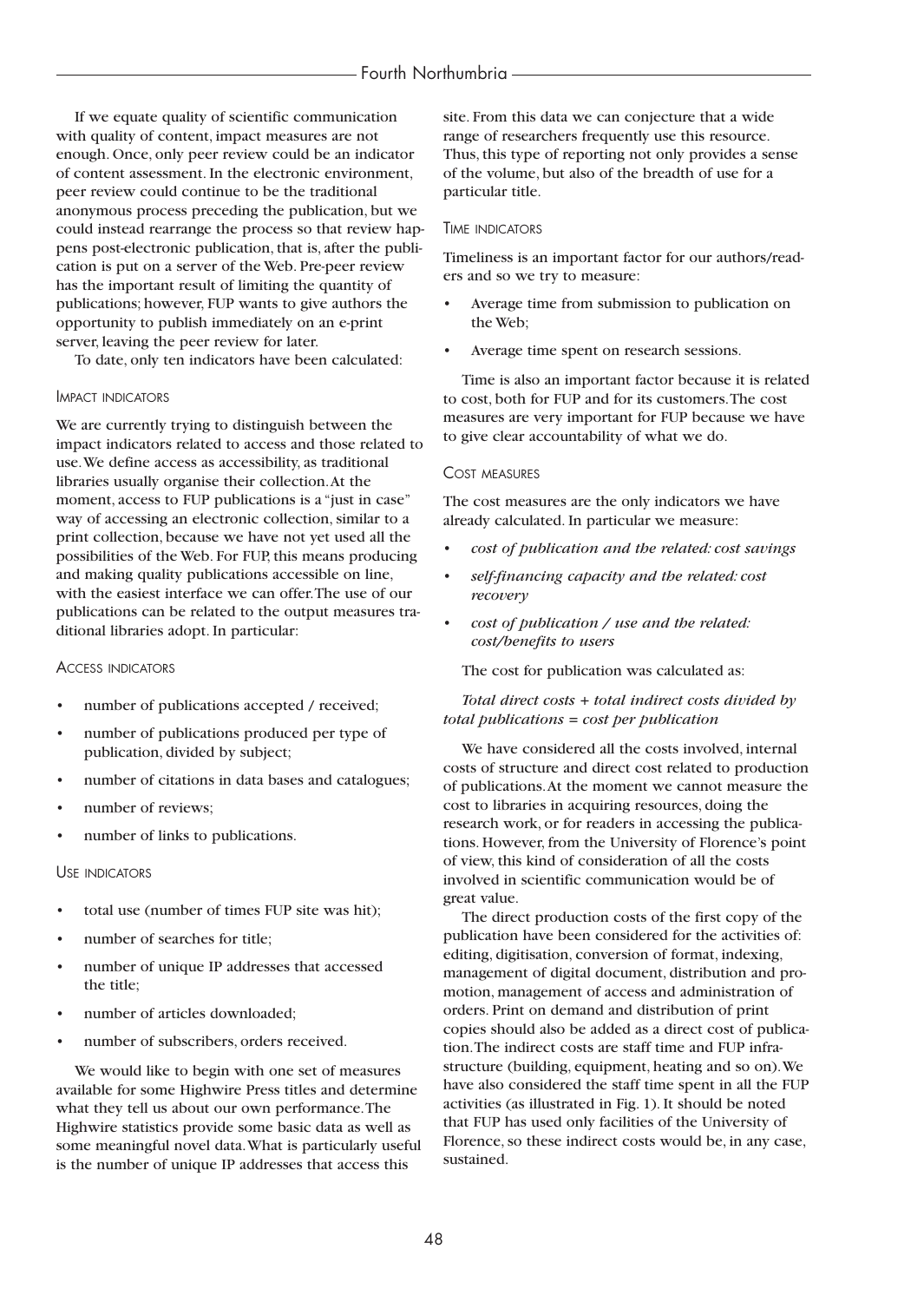The cost indicator has been used for calculating:

- **cost savings** gained by: (1) automating the editorial function, dispensing with editorial desk work such as marking up and proof reading; and of course, (2) distributing the material electronically;
- **cost-recovery mechanism:** it is important that journals and publications are priced at a level sufficient to recover costs.We are considering a form of charges for print on demand and making online publications available to users free for viewing.

It is interesting to examine how the costs for publication are distributed:

| Creation of publications | 80% |
|--------------------------|-----|
| Publication on the Web   | 3%  |
| Promotion                | 7%  |
| Administration           | 10% |

It is evident that in the future, costs should be balanced among our priorities; that is, access on the Web and the creation of publications that now absorbs most of our efforts. However, we have obtained good cost savings compared to the cost of the print edition of the University of Florence journals we have converted into electronic editions. For example:

| <b>Global Bioethics</b>                             | Cost per year of<br>electronic edition | % savings on<br>paper edition |
|-----------------------------------------------------|----------------------------------------|-------------------------------|
| Including the cost                                  |                                        |                               |
| of print on demand L. 9.000.000<br>Without the cost |                                        | $-56%$                        |
| of print on demand $L. 3.000.000$                   |                                        | $-75%$                        |

A system-wide view of the costs and benefits of producing and delivering journal articles must acknowledge the costs and benefits to users. For example, the time that it takes to identify high-quality information and to download it to the desktop is a cost, as is the time spent learning to use a new interface.This is what we are trying to do now, by adding to the *Cost for publication* indicator the other *Cost for publication for impact indicator.*

# **Conclusions**

Finally, let us quickly look into the future and see how new developments will affect the need to measure the FUP, in the broad context of higher education and scholarly communication change.

Higher education in Italy is changing rapidly.Above all, we shall not have large amounts of money to play with: there is therefore no use putting up projects that require spending lots of money. FUP is looking to the international market for a cost recovery mechanism while maintaining the quality of our services.We shall need to ensure that our measures are valid for every new and changing situation.

So, what are my final conclusions relating to performance measures for FUP? Firstly with all this change going in scholarly communication, it is foolish for us to try and do everything individually.When we do measure, it is particularly important to use a standard methodology so that results can be compared through benchmarking.This is why we want to share our experiences with other University Presses, to collaborate in finding a set of core measures where agreement can be found. Much of what we have done is an effort to find new measures for new University services with the point of view not of traditional publishers, but of librarians trying to facilitate communication, not looking for profit but limiting these attempts to cost recovery.

# **References**

- Bertini L. (2001) *Credibility of Firenze University Press,* MA/MSC information Studies dissertation at University of Northumbria Newcastle School of Information Studies.
- Bot et. al. (1998) 'The cost of publishing an electronic journal', *D-Lib Magazine*, November 1998,
- Cotoneschi P. (2001) *Electronic publication and scientific community,* MA/MSC information Studies dissertation at University of Northumbria Newcastle School of Information Studies.
- Fishwick, F. (1995) 'The costs facing publishers' in Baum, L. (ed.), *Book publishing in Britain,* London: Whitaker.
- Harnad, S. (1990) "Scholarly Skywriting and the Prepublication Continuum of Scientific Inquiry", *Psychological Science* 1, p.34-343 (reprinted in *Current Contents* 45: 9-13, November 11, 1991). Available: URL:ftp://princeton.edu/pub/harnad/ Harnad/harnad90.skywriting.
- Harnad, S. (1991) 'Post-Gutenberg Galaxy:The Fourth Revolution in the Means of Production of Knowledge.' *Public-Access Computer Systems Review* 2 (1): 39-53 Available URL: ftp://princeton. edu/pub/harnad/Harnad/harnad91.postgutenberg.
- Harnad, S. (1996) 'Implementing Peer Review on the Net: Scientific Quality Control in Scholarly Electronic Journals.' In: Peek, R. & Newby, G. (Eds.) *Electronic Publishing Confronts Academia:The Agenda for the Year 2000.* Cambridge MA: MIT Press.Available URL: ftp://princeton.edu/pub/ harnad/Harnad/harnad96.peer.review.html.